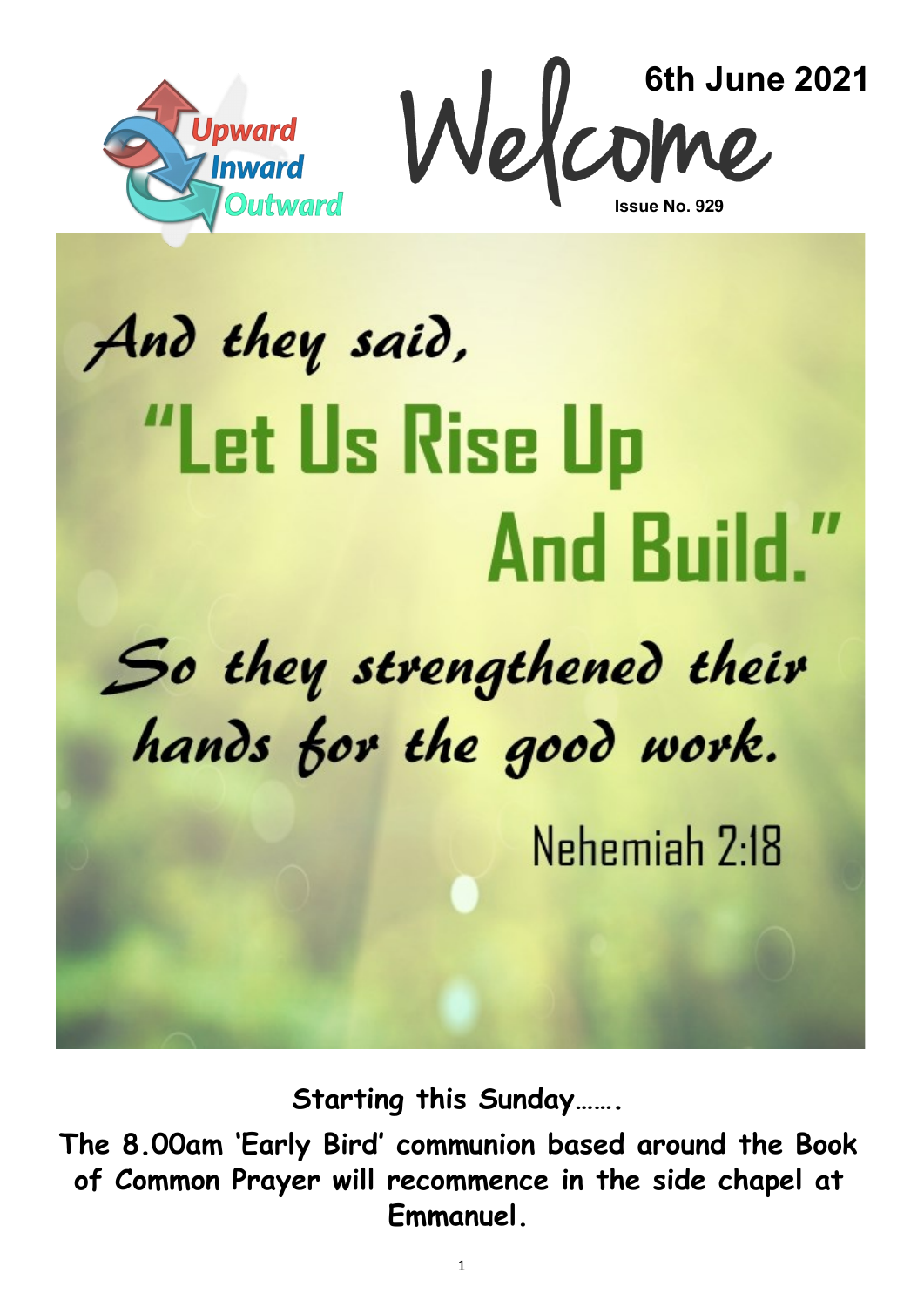# **YOU TUBE SUNDAY SERVICE STREAMING LINK YOU TUBE SUNDAY SERVICE STREAMING LINK**

**[https://www.youtube.com/channel/UCqTPdwPeUXD1TIFuG76xLfg](https://nam12.safelinks.protection.outlook.com/?url=https%3A%2F%2Fwww.youtube.com%2Fchannel%2FUCqTPdwPeUXD1TIFuG76xLfg&data=04%7C01%7C%7C98819de32b254e54143f08d89b609eed%7C84df9e7fe9f640afb435aaaaaaaaaaaa%7C1%7C0%7C637430186562964999%7CUnknown%7CTWFpbGZsb3d8e) <https://www.youtube.com/channel/UCqTPdwPeUXD1TIFuG76xLfg>**

#### **TEA BREAK PICNIC**

Permission has now been given to hold a "picnic" meeting in the Church Grounds, prior to resumption of meetings in the Hall. We will meet at 2pm. Weather permitting, probably on a Friday afternoon(s) once in June. Open to existing Teabreak members and anyone who has heard about us and who would like to come. Prebooking will be required**.** We will have more information and need to ask you some questions, so please speak to us. Anyone able to volunteer to help bring tables and chairs from the hall and set-up from 1pm, would also be much appreciated. To book or Volunteer: - Please ring Richard on 707894 or Peter on 934915 (See the June Teabreak Pamphlet for more details. Email address on back pf pamphlet.

# **SERVICES**

# **SUNDAYS**

#### **10.00am**

**Face-to-face service at St Paul's** 

**10.30am**

**Our main gathering together – geared to**

**[Facebook](https://www.facebook.com/emmanuelwithstpauls/) or [YouTube—](https://www.youtube.com/channel/UCqTPdwPeUXD1TIFuG76xLfg)but you are also welcome to attend in church**

**(we may gather for singing outside at 10.15am)**

**9.00pm**

**A short service of [Compline](https://www.emmanuelplymouth.co.uk/Publisher/File.aspx?ID=259665) on [Facebook](https://www.facebook.com/emmanuelwithstpauls/)**

# ALL OTHER DAYS:

**9.00am Monday – Saturday**, **Morning prayers at [Facebook](https://www.facebook.com/emmanuelwithstpauls/) 10.30am Wednesday 10.30 Short agape service on [Zoom](https://us02web.zoom.us/j/87669471222?pwd=amNNVGJ4QmtIeFhlTlFmRTRTV29ndz09)**

# **8.00am COMMUNION**

**Advance notice:** As of **June 6th**, this Early Bird 'BCP' service will recommence at Emmanuel. Following the Bishop's ruling, we will take bread only at this service.

# **[EARLY BIRD PRAYERS](https://us02web.zoom.us/j/87286367757?pwd=d1RRYTVWNG5SMUNDMUhoRmY2RlNBUT09)**

Early bird Prayer Meeting every Friday at 8am on zoom 516 055 871 usual password Or join Steven Anderson in the Oval Room at Emmanuel

#### **[DIMES](https://us02web.zoom.us/j/87286367757?pwd=d1RRYTVWNG5SMUNDMUhoRmY2RlNBUT09)**

DIMES ladies' meeting on zoom 11am Saturday June  $\overline{7}^{\text{th}}$ . Louise Anderson shares testimony of reaching out with the gospel. **Meeting ID 872 8636 7757 usual password**

# **CHURCH FLOWERS**

The flowers this Sunday are dedicated to the memory of Martin Weaver, a friend of Emmanuel.

Contact Kim Gregory is you want to dedicate the flowers

#### **WEEKLY PRAYER ROOM [7.30pm Wednesdays / ZOOM ID: 141 678 796 / Usual password](https://us04web.zoom.us/j/141678796?pwd=VERURTVtcWQzbkZvdXFRMnJpKzg3dz09)**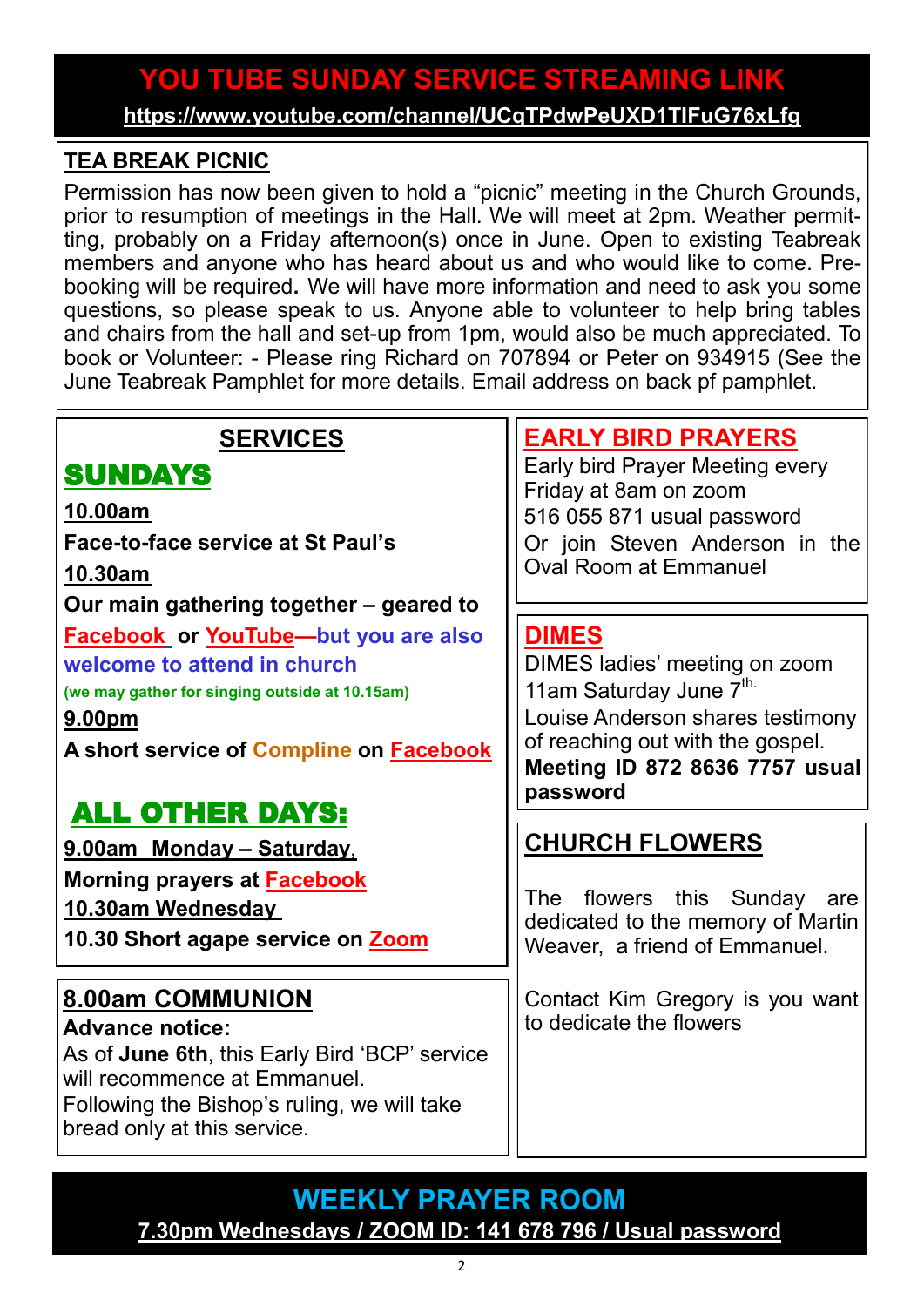# **WEBSITE LINK WEBSITE LINK**

# **https://www.emmanuelplymouth.co.uk/ <https://www.emmanuelplymouth.co.uk/>**

#### **PARISH MAGAZINE**

The latest edition is now online, with loads to read including an article on Christian Aid, Tales from the Mission Field and the History of St Paul's.

#### **CONTRIBUTIONS WANTED**

Holly is after bits of old wood, sticks, pine cones, branches, short plants, bags of old leaves, bark, sticks etc for a forthcoming Kingz Kidz project - get in touch with her if you can help. Donations need by 11th. **YOU CAN DROP OFF AT THE HALL ANYTIME BY PUTTING THINGS IN THE BLACK CONTAINER AT THE TOP OF THE RAMP!!** 

#### **Support the Mission of the Month – [Sahodar.UK](https://sahodaruk.weebly.com/)**

**a Christian charity supporting Education, Health and Community Development in Nepal. Find out more from their website or from Liza Crewe, Becky or Graham Bale in our congregation, or come to the coffee morning on June 27 –** *more details to follow*

**If you would like to give an outright donation and add gift aid, please contact Dominie Burns**

**Or buy a delicious homemade cake or preserve, all proceeds to Sahodar. Here is what is on offer this week: -**

#### **CAKES –**

*bakers are eager to offer you their wares – don't be shy* **Banana Bread contact Mary Orchard 01752 668564 Classic Victoria Sandwich and/or Ginger Cake Sheila Tigwell 01752 651515 Chocolate Devil's cake contact Rosemary and Chris Tremaine 01752 263217 Flapjacks contact Anne Tillett 07717 37874 Fruit cake, Chocolate cake, contact Aileen Nuttall 01752 224400 Lemon Drizzle Cake contact Dominie Burns 01752 665446 Teabread contact Ginnie Serpell 01752 261751 Iced coffee sponge, with or without walnuts, Linda Wheeler 01752 227003 Walnut and Banana Loaf with frosted Icing Janet Asman 01752 771067**

#### **PRESERVES**

**Marmalade, jam or chutney contact Dominie Burns 01752 665446 Crab Apple Jelly contact Aileen Nuttall 01752 224400**

**Please ring the donor to order and arrange collection or delivery. Any queries: Linda Wheeler 01752 227003 or Dominie Burns 01752 665446**

# **MAGAZINE LINK**

**<https://www.emmanuelplymouth.co.uk/Publisher/File.aspx?ID=284577>**